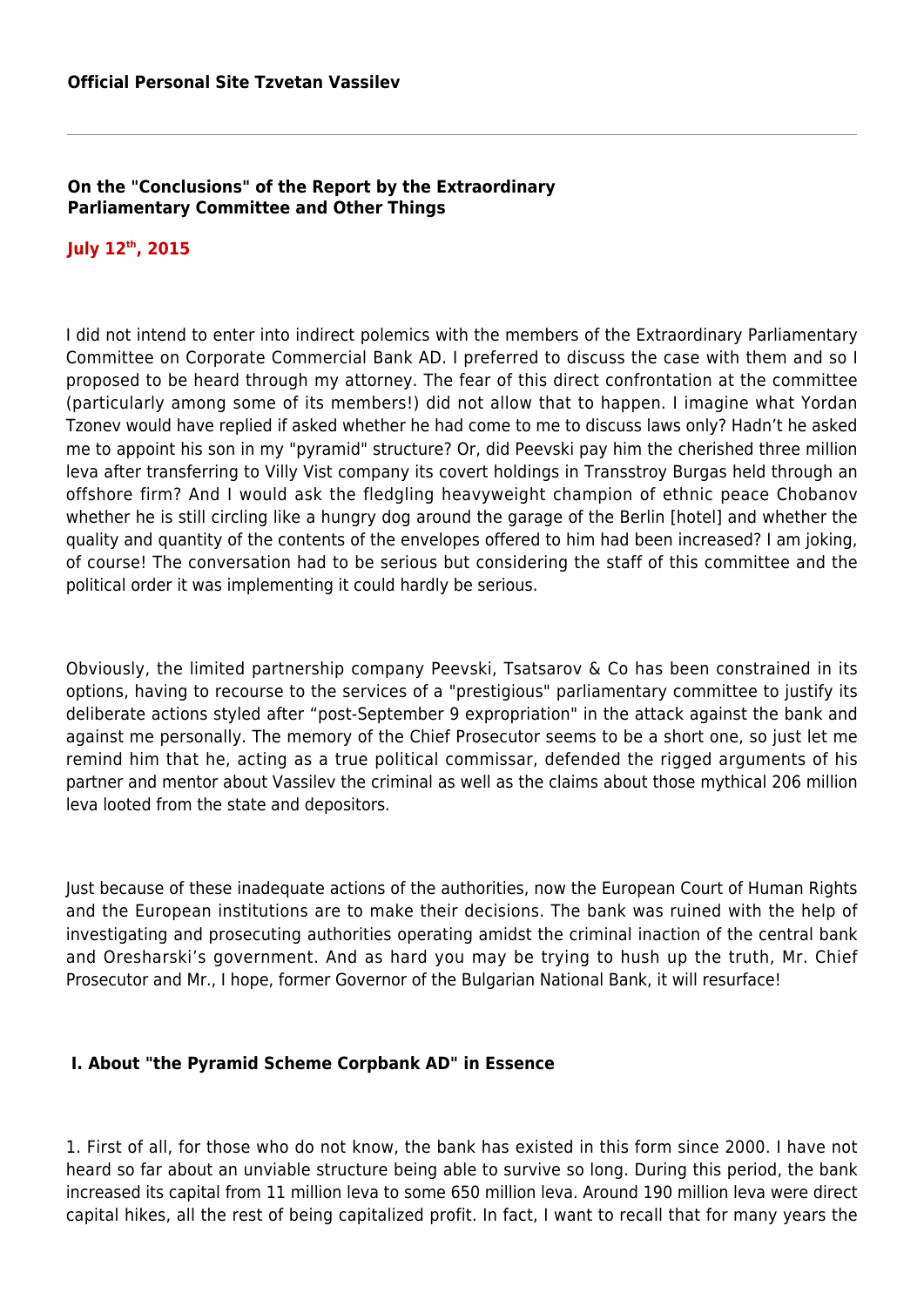bank had had the best results in the "return on capital" category with tax profit paid by the "pyramid scheme" exceeding 50 million leva. Obviously, no one is interested in hearing this!

2. Has the fact been forgotten that shareholders in the "pyramid scheme Corpbank AD" with cumulative ownership of over 40% are the State Reserve Fund of the Sultanate of Oman, VTB Capital the investment arm of the second largest Russian bank, and insurance giant Generali? Could a seriously thinking person assume that these institutions had invested in a pyramid scheme? For the uninitiated I will only say that the process of due diligence conducted by Oman Fund lasted nearly a year. In addition, Corpbank AD is the only Bulgarian bank to have successfully issued its own bonds on the international market. It is simplistic to think that the bondholders have bought the bank's securities without thoroughly reviewing the duly prepared Corpbank AD prospectus reflecting the bank's actual financial state.

3. I did not understand how exactly I had siphoned money from the bank after it had been capitalized by over 640 million leva plus and 200 million leva in subordinated debt. The distributed dividend is 30 million leva. The practice of pyramid schemes is quite different. It is obvious that this "iron-strong" logic of the Commission is lame. By the way, let me just mention here that profit tax and dividend tax paid by my solely owned company Bromak and myself as an individual amount to nearly 40 million leva. Unlike some MPs with tax statements showing 14,000 leva in annual income that do not reflect their actual wellbeing, I pay my taxes. However, my family and I have been subject to inspections, repression and public humiliation by subordinates of Mr. Peevski, NAP [National Revenue Agency] and KONPI [Commission for Withdrawal of Illegally Acquired Assets] who are not ashamed to place themselves above the law. It should be noted that the prominent leaders of those institutions - Boyko Atanasov and Plamen Georgiev – have both been personally appointed by the "most successful" young man in the state.

4. When speaking about companies acting as electrical fuses, office secretaries and security guards, incidentally all of them "managed" by trusted personalities of the limited partnership company Peevski, Tsatsarov & Co - namely Lazov, Thefts & Co - let me just mention part of the assets financed through what the committee describes as companies acting as fuses in a circuit:

- 77% of Vivacom according to real market estimates and offers dated before June 20<sup>th</sup>, 2014, and even later, this stake in the company is worth about EUR 500 million;
- 100% of NURTS based on offers and annual profit the company has a minimum value of EUR 150 million;
- 97% of Petrol AD evaluations and offers put the minimum market value of the company at EUR 300 million euro;
- 100% of Dunarit AD based on the company's existing contracts, annual profit and working capital, its minimum value is EUR 100 million;
- 100% of Avionams acquiring the idled company from the state cost more than EUR 30 million. Thanks to restructuring, obtaining of the necessary licenses and inclusion in international consortia, the company is viable and its price is no less than EUR 35 million;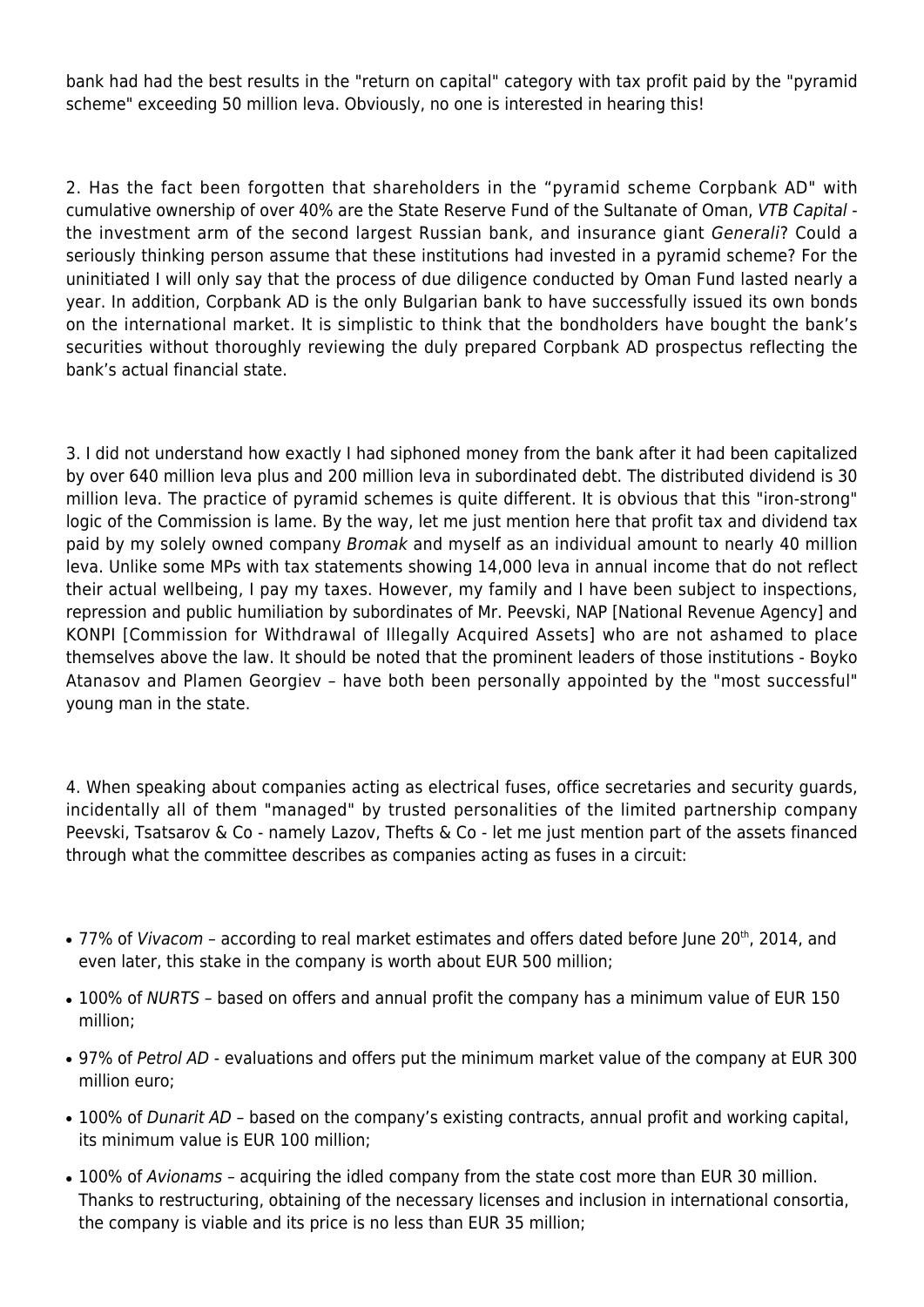- 80% of Rubin Pleven regardless of the poor legacy after restructuring and the financial results achieved, the minimum price of this stake would be EUR 35 million, and with working capital borrowed it would be EUR 50 million;
- 100% of SFS Paracin a similar situation, but at the completion of the investment project and implementation of the planned annual profit the price will be not lower than EUR 120 million;
- 100% of Ruse Shipyard existing offers of EUR 60 million;
- Telish and Castra Rubra Wineries entirely financed by the bank, with minimum market value of EUR 50 million (plus wine in stock worth EUR 25 million);
- Kostenetz Paper Mill investments by the bank worth EUR 50 million. Regardless of the inadequate policy pursued by KEVR [Bulgaria's energy regulator], with annual profit projected at EUR 6 million the actual price would not be lower than EUR 60 million;
- CNG Maritza and Metamodul gas transit and gas distribution companies- with more than EUR 15 million invested by the bank and considering the companies' existing potential, their value is not lower than the investment made;
- The Haskovo gas power plant with the participation of US investors over EUR 20 million;
- Real estate (including hotels, hotel complexes, business facilities, incl. Rodina Printing Works total value no less than EUR 350 million.

**I could certainly continue with this list, but this is hardly necessary. The value of the assets controlled by Corpbank AD and listed so far exceeds EUR 1.8 billion. Do they cover those "fuses" or not? I leave the answer to this question to the unbiased readers!**

## **II. Heroes or Villains of our Time?**

The inaction of all institutions during the period of special supervision and bankruptcy of Corpbank AD has clearly shown us what was planned to happen to the assets listed above:

1. Under the nose of the administrators and amidst the encouraging silence of Peevski, Tsatsarov & Co, their puppet and spearhead Biser Lazov stole assets worth more than EUR 50 million through fictitious cession deals and offshore companies, including the Corpbank AD headquarters building worth at least EUR 20 million, a 160-decare beachfront land plot between Ravda and Obzor with a minimum price of EUR 10 million, the former building of Sofia Press Agency worth a minimum of EUR 10 million and other smaller assets of almost the same worth. Not to mention the draining of an infrastructure company through fictitious debt obligations.

How many signals you should get, gentlemen at the Prosecutors' Office, in order to move?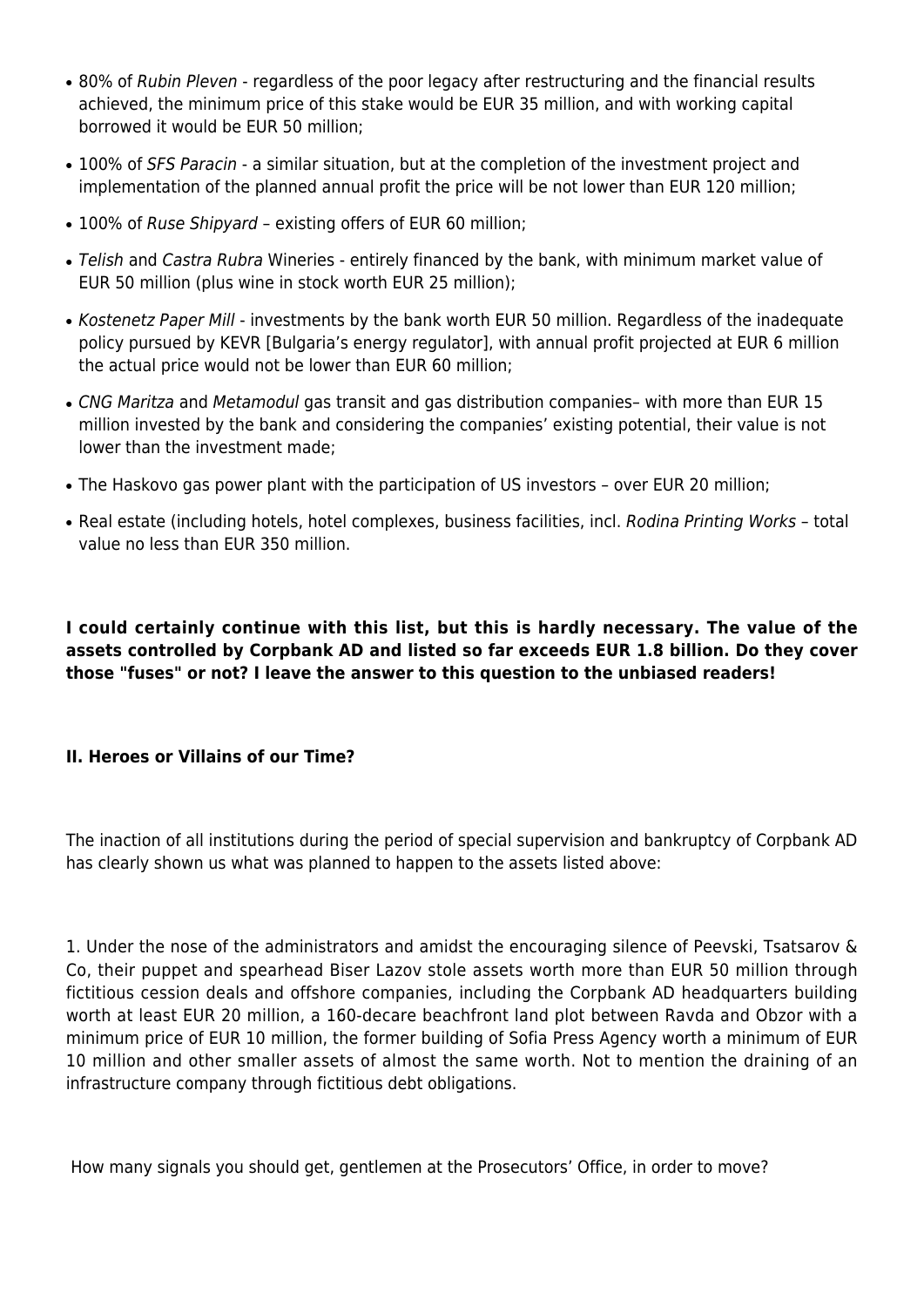2. Another "great" investor, Alexander Staliyski, has acted in a similar way. He received money from the sale of his studios built with European funds after a long extortion organized in cooperation with his business partners Peevski and Barekov. (Isn't it time for experts from the respective [EU operational] program to act?) Administrators, however, allowed him to use free of charge studios placed as collateral with the bank. At the same time these "hero partners" are stealing equipment placed as collateral like marauders.

Using the money "deservedly" earned (it is not the first time in his practices with me and it is not about blackmailing at all) Alexander Staliyski "captured" Rubin Pleven with the help of Lazov the Thief and the company's director. Can you imagine - against payment of its working capital - he drained all assets into a company controlled by his stooges. All this was done with the tacit consent of the company of guardians of public interest described above.

3. Shall I describe how Vivacom is being managed in the interest of the public by the Velchev brothers? Or do I need to make it clear why the company replaced the team it had sponsored by the new favorite of Peevski-Staliyski tandem? Yes, it is difficult for flaccid Atanas Dobrev, CEO of Vivacom, to refuse the requested sponsorship sum of 6 million leva so much needed for the budget of the blue team. At the same time, this same blue team owes to the Building Resort Company imputed to me more than 1 million leva through a firm registered by Alexander Angelov, a attorney of questionable reputation and now "owner" of the Levski football club. I do not rule out the possibility of the helpful and thieving informer Lazov to have secured them by a cession deal and they are now pure as angels. What is their problem, if Peevski, Tsatsarov & Co is standing on vigil to quard their peace of mind? Just like it is standing on vigil to guard the comfort of the "owners" of the newspapers which owe more than 40 million leva to "companies acting as fuses" (here again we can talk about the "perfect" safeguarding of the interests of the bank and the companies by the individual named Lazov). The case of the Pressa newspaper only proves my point. We will see how Peevski, Tsatsarov & Co will stand on vigil to safeguard the peace of mind of Krasimir Guergov, who personally and through his companies owes more than USD 30 million – again uncollateralized by Lazov and Alexander Angelov!

**And because I do not see a way to change this situation, I call upon Mr. Prime Minister to intervene decisively to halt this outrageous daylight robbery! After missing the chance of going down in history by rescuing the bank (if he had intended to do so), let him to defend in practice his pledge that his goal is to be preserve the bank's assets. Even if the thieves are his former and current friends!**

## **III. About Dual and Triple Standards and Short Memory**

I cannot skip speaking about national security and the assets controlled by the bank. In fact, in this part of the notorious report one can notice the main motive for the attack against the bank and me – someone has been unable to put up with the existence of strong and independent national capital.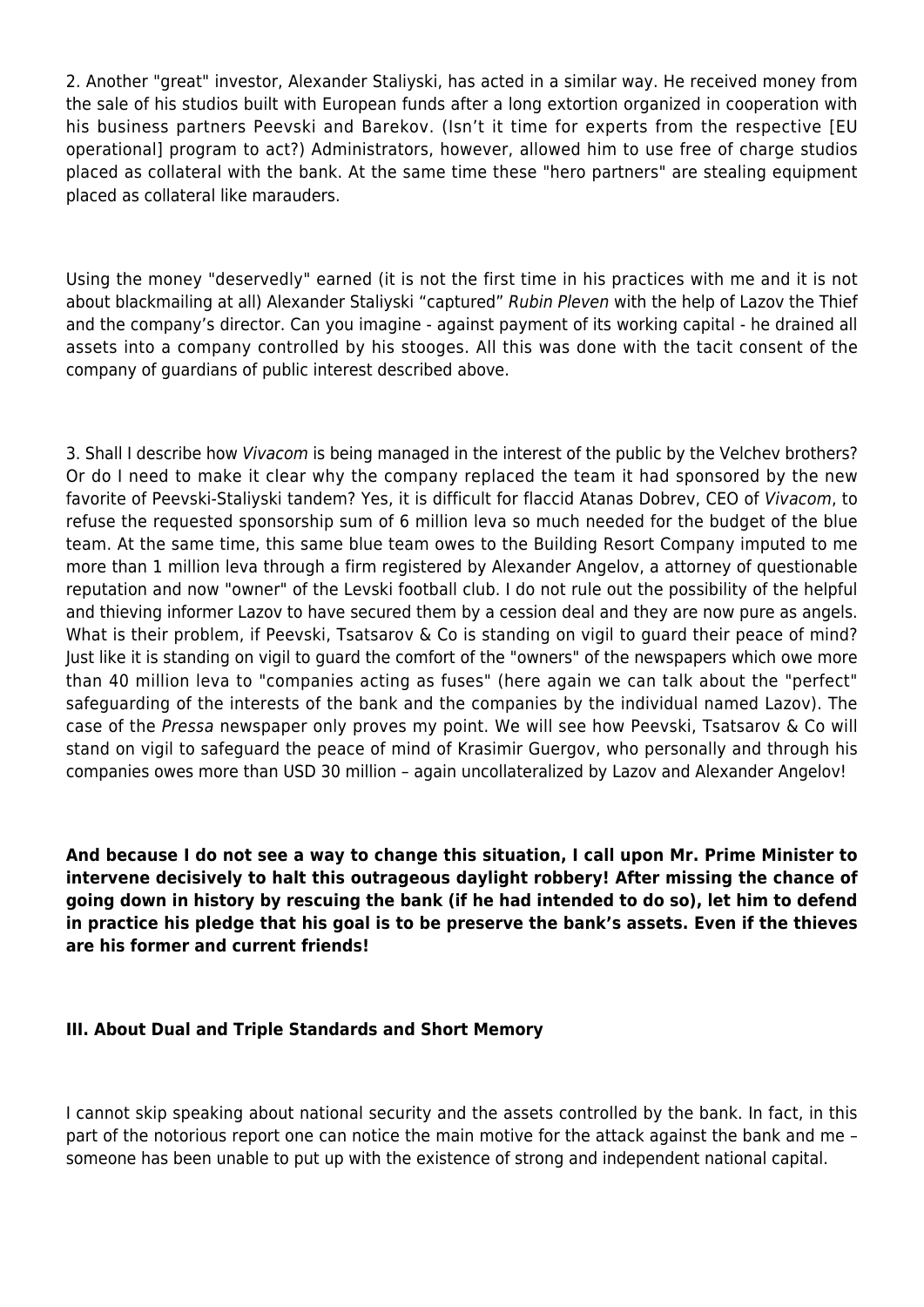When they were selling BTK to obscure Viva Ventures Company (it's a public secret who was standing behind it) there was no problem about national security. When by its incompetent management Viva Ventures worsened the state of BTK and accumulated international debt, there was no problem either. When I pulled BTK from the creditors' hands by restructuring its debts, a big problem arose! When shareholders of Petrol siphoned funds from the company and it persistently owed tens of millions to the state budget there was no problem. But when companies funded by Corpbank AD acquired BTK in order to preserve investment made until then, a problem arose immediately! There was no problem when state-owned company Dunarit owed money it could never repay. But when it was restructured and provided with orders for years to come, this has already become a problem!

Shall I continue with examples? I do not think I should because normally thinking people have already understood. The real problem arose after the mad attack against Corpbank AD and the intentional destruction of the bank! An attack ordered by those who had blackmailed me for years! Those whose insolence peaked in April - May of 2014. Of course, investigating and prosecuting authorities are covering up the trail of the blackmailers! They think they have succeeded, but they are wrong! Both they and the blackmailers! And their "assistants"!

It is an interesting fact for the general public that the Turkish holding company, which made an offer for the purchase of Corpbank AD obligations to Deposit Guarantee Fund a few months ago, has received a strange "counter offer". It was asked to pay a "commission", which strangely coincides in size with the sum I had been blackmailed about before. Maybe the prosecution will show interest in the case? The holding was intentionally made to abandon its offer because nobody perhaps had any interest in buying out the obligations of Corpbank AD. It is obvious that the scenario is different and it is being pursued methodically.

Make no mistake – Corpbank AD is the victim of political conspiracy dictated by sordid commercial purposes! And fear, frantic fear, that strong and independent national capital would be an obstacle to the corrupt policy of Bulgarian statesmen. Although Stanishev and Oresharski pretend they have nothing to do with the case, they were the people who served all the power to Peevski and DPS on a platter. And they knew the scenario for the liquidation of the bank and my liquidation from the beginning to the end! Iskrov has probably erased from his memory his meeting with Peevski and officials from investigating and prosecuting authorities in an office near a famous hotel in the capital, at which the attack on the bank was discussed! Reportedly, as early as the beginning of 2014 Yordan Tzonev had drafted a scenario based on data from the Corpbank AD customer base together with a team of experts including people from the central bank who had designed the notorious plan which was then proposed to Iskrov in July 2014. The same plan which allegedly failed to materialize due to lack of political will.

**What will was lacking? It was unclear how and who will divide the Corpbank AD "pie"! What does it matter if the law, which so many people refer to, was overruled?!**